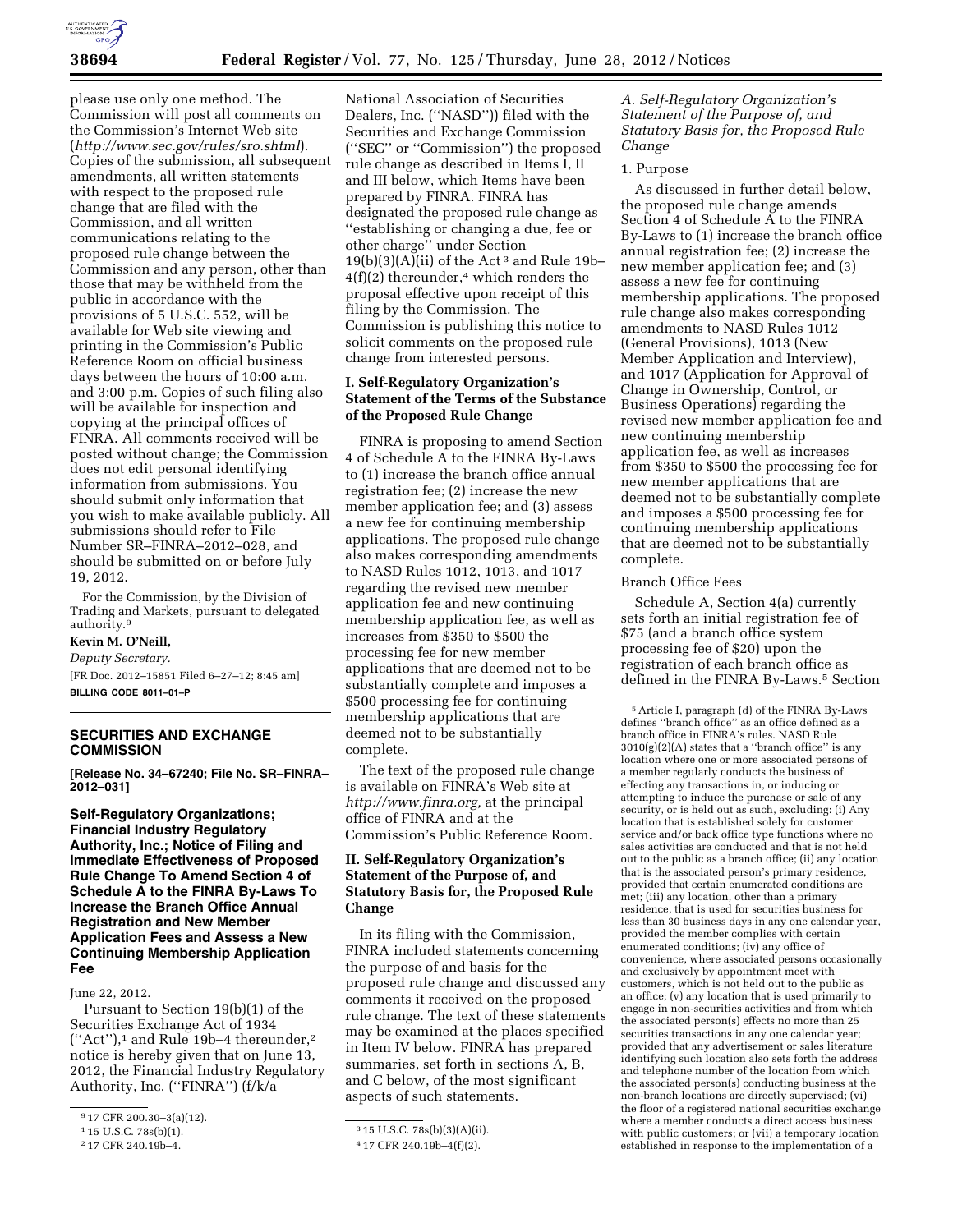4 also assesses (1) an annual registration fee in an amount equal to the lesser of (i) \$75 per registered branch, or (ii) the product of \$75 and the number of registered representatives and registered principals associated with the member at the end of FINRA's fiscal year, and (2) an annual branch office system processing fee of \$20 per registered branch. Pursuant to Section 4, FINRA waives, for one branch office per member per year, payment of the annual branch office registration fee (for those FINRA members who have been assessed the \$75 amount as their annual fee) and the \$20 annual branch office system processing fee (for all FINRA members).

Despite rising costs to administer the branch office registration and examination program, FINRA has not adjusted the branch office annual registration fee since 1994.6 In support of its branch office registration and examination program and other regulatory responsibilities, FINRA is proposing to revise the branch office annual registration fee structure by implementing a tiered regressive rate structure that will assess a per branch office annual registration fee ranging from \$75 to \$175 depending on the number of branch offices of the member.

Specifically, the proposed rule change would amend the annual registration fee requirement in Section 4(a) to provide

that each member shall be assessed an annual registration fee of: (1) \$175, for the first 250 branch offices registered by the member; (2) \$150, for branch offices 251 to 500 registered by the member; (3) \$125, for branch offices 501 to 1,000 registered by the member; (4) \$100, for branch offices 1,001 to 2,000 registered by the member; and (5) \$75, for every branch office greater than 2,000 registered by the member. The proposed rule change would retain the \$20 annual branch office system processing fee per registered branch. Consistent with current practice, FINRA would assess each member's annual registration fee based on the member's total number of branch offices registered at the end of each calendar year.

Additionally, the proposed rule change would continue to waive, for one branch office per member per year, payment of the annual registration fee (and the \$20 annual branch office system processing fee), but increase the amount of the waiver from \$75 to \$175. The proposed rule change also would amend Schedule A, Section 4(a) to codify FINRA's current practice of waiving payment of the \$75 initial registration fee (and \$20 branch office system processing fee) for the first branch office registered by a member.

### New Member Application Fee

Schedule A, Section 4(e) to the FINRA By-Laws currently requires new member applicants to pay an application fee of either \$5,000 or \$3,000, based generally on the net capital requirements for the type of business in which the applicant proposes to engage.

The new membership application fee has remained unchanged since 1994,7 notwithstanding the increase in complexity of such filings and the related resource demands. FINRA is proposing to revise the new member application fee structure to implement a fee structure that would assess fees ranging from \$7,500 to \$55,000 depending on the size of the new member applicant. The revised fee structure also would assess an additional \$5,000 surcharge for a new member applicant that intends to engage in any clearing and carrying activities. FINRA believes that assessing new member application fees based on the applicant's size and whether the applicant intends to engage in clearing and carrying activities will more closely reflect the resource demands associated with processing and reviewing applicants.

Specifically, the proposed rule change would amend Section 4(e) of Schedule A to require that each applicant for membership shall be assessed an application fee based on the size of the applicant at the time the application is filed, as outlined in the tables below.

| Number of registered<br>persons associated with<br>applicant | Small                                 | Medium                        | Large                                 |
|--------------------------------------------------------------|---------------------------------------|-------------------------------|---------------------------------------|
| Tier<br>Tier 2<br>Tier <sub>3</sub>                          | $1 - 10$<br>$11 - 100$<br>$101 - 150$ | 151-300<br>$301 - 500$<br>N/A | $501 - 1,000$<br>,001–5,000<br>>5,000 |

| Application<br>fee per tier | Small             | Medium             | ∟arge              |
|-----------------------------|-------------------|--------------------|--------------------|
| Tier<br>Tier <sub>2</sub>   | \$7,500<br>12.500 | \$25,000<br>30,000 | \$35,000<br>45,000 |
| Tier 3                      | 20,000            | N/A                | 55,000             |

As noted above, the proposed rule change also would amend Section 4(e) to require that each applicant for membership also pay \$5,000 if the

applicant will be engaging in any clearing and carrying activity.

Additionally, the proposed rule change would make conforming

amendments to NASD Rules 1012 and 1013. Specifically, the proposed rule change would amend the requirement in NASD Rule 1012(a) (Filing by Applicant

business continuity plan. NASD Rule 3010(g)(2)(B) further provides that notwithstanding the exclusions in NASD Rule 3010(g)(2)(A), any location that is responsible for supervising the activities of persons associated with the member at one or more non-branch locations of the member is considered to be a branch office.

<sup>6</sup>*See* Securities Exchange Act Release No. 35074 (December 9, 1994), 59 FR 64827 (December 15, 1994) (Notice of Filing and Immediate Effectiveness

of File No. SR–NASD–94–58) (increasing the branch office registration and annual fees from \$50 to \$75 to reflect increased costs for registration and regulatory oversight of branch offices). In 2006, Schedule A, Section 4(a) was amended to establish an annual branch office system processing fee to reflect the costs of developing and implementing the Form BR, as well as costs associated with the ongoing branch office system maintenance and enhancements. *See* Securities Exchange Act Release

No. 53955 (June 7, 2006), 71 FR 34658 (June 15, 2006) (Notice of Filing and Immediate Effectiveness of File No. SR–NASD–2006–065).

<sup>7</sup>*See* Securities Exchange Act Release No. 33533 (January 27, 1994), 59 FR 5218 (February 3, 1994) (Notice of Filing and Immediate Effectiveness of File No. SR–NASD–94–05) (increasing from \$1,500 to \$3,000 the new member application fee for certain applicants).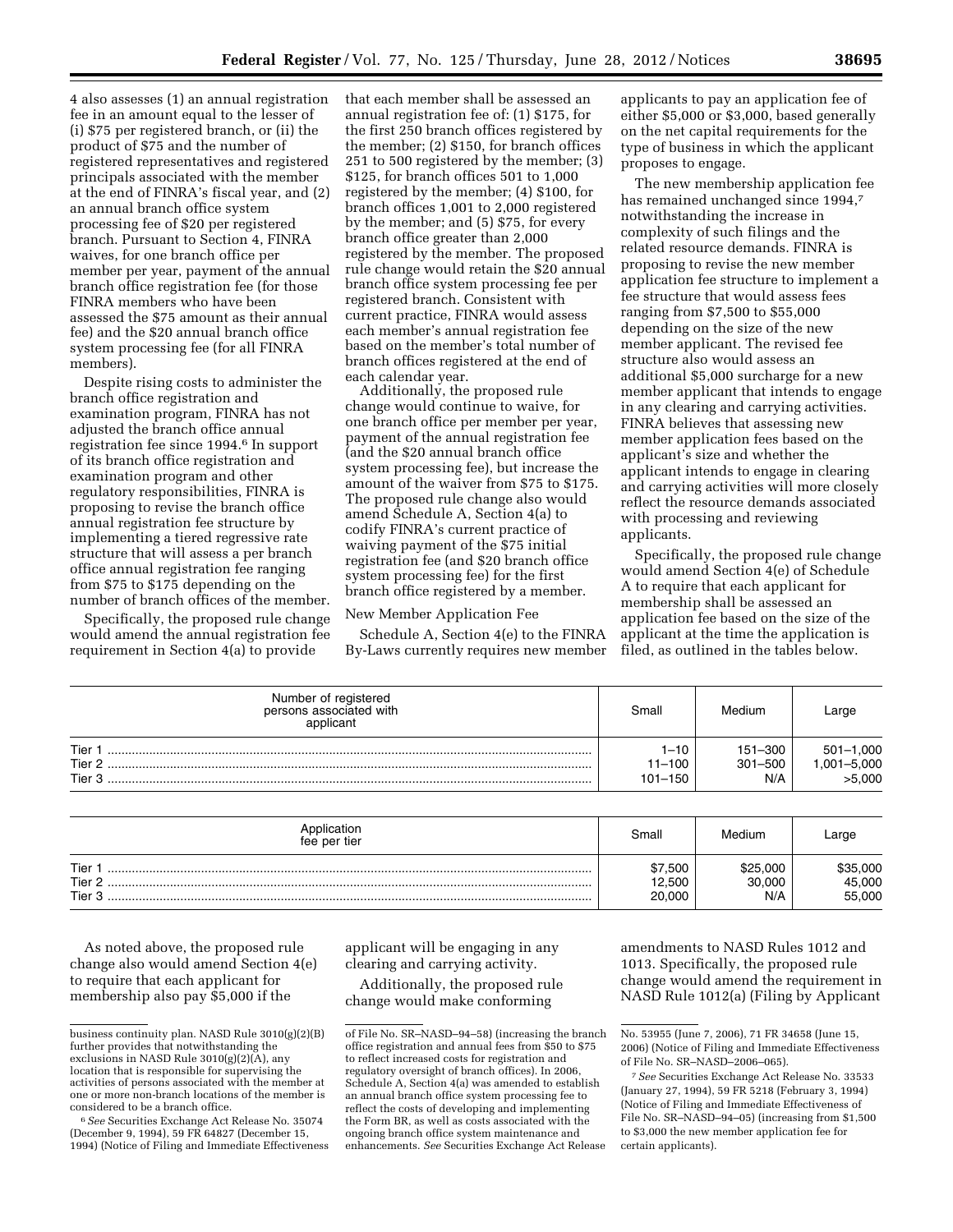or Service by FINRA) that an applicant for membership shall file an application in the manner prescribed in NASD Rule 1013 to require that the applicant include the timely submission of an application fee pursuant to Schedule A to the FINRA By-Laws and delete as unnecessary the requirement in NASD Rule 1013(a)(1) (How to File) that an applicant include the payment of the appropriate fee as part of its new member application. The proposed rule change also would amend NASD Rule 1012(b) (Lapse of Applicant) to require that if a new member application lapses, an applicant that wishes to continue to seek membership must submit a new application in the manner prescribed in NASD Rule 1013, including the timely submission of an application fee pursuant to Schedule A to the FINRA By-Laws.

Further, FINRA is proposing to amend NASD Rule 1013(a)(3) (Rejection Of Application That Is Not Substantially Complete) to increase from \$350 to \$500 the processing fee retained by FINRA if the Department of Member Regulation (''Department'') determines that a new member application is not substantially complete. The proposed rule change also would amend NASD Rule 1013(a)(3) to require that, if an applicant submits another new member application, the applicant must submit the appropriate fee pursuant to Schedule A to the FINRA By-Laws.

Continuing Membership Application Fee

NASD Rule 1017 provides parameters for certain changes in a member's ownership, control, or business operations that would require a continuing membership application. Among other things, those changes include a merger of a member with another member, a direct or indirect acquisition by a member of another member, a change in equity ownership or partnership capital of a member that results in one person or entity directly or indirectly owning or controlling 25 percent or more of the equity or partnership capital, or a material change in business operations as defined in NASD Rule 1011(k) (''material change in business operations''). NASD Rule 1011(k) defines a ''material change in business operations'' as including, but not limited to: (1) Removing or modifying a membership agreement restriction; (2) market making, underwriting, or acting as a dealer for the first time; and (3) adding business activities that require a higher minimum net capital under SEA Rule 15c3–1.

Although FINRA does not currently assess a fee for submitting a continuing membership application, the membership program incurs substantial costs in reviewing the application materials and assessing whether the application meets the required standards. Based on these operational demands, FINRA is proposing to amend Schedule A to the FINRA By-Laws to require that an applicant submitting a continuing membership application fee

pay an application fee based on the number of registered persons associated with the applicant and the type of change in ownership, control, or business operations being contemplated. Because the effort required to review a continuing membership application generally depends on the facts and circumstances, with more complex changes and larger applicants requiring additional resources, FINRA believes that the proposed matrix will be an effective means of assessing related fees. For instance, the proposed fee structure would assess a member with only one to ten registered persons a fee ranging between \$5,000 and \$7,500, depending on the type of continuing membership application, whereas a member with 301 to 500 registered persons would be assessed a fee ranging between \$10,000 and \$30,000 depending on the type of continuing membership application.

Specifically, the proposed rule change would amend Section 4 of Schedule A to require that, in addition to any dues or fees otherwise payable, each applicant submitting an application for approval of a change in ownership, control, or business operations shall be assessed an application fee, based on the number of registered persons associated with the applicant (including registered persons proposed to be associated with the applicant upon approval of the application) at the time the application is filed and the type of change in ownership, control, or business operations, as outlined in the tables below:

| Number of registered<br>persons associated with<br>applicant | Small                                 | Medium                            | Large                                  |
|--------------------------------------------------------------|---------------------------------------|-----------------------------------|----------------------------------------|
| Tier 1<br>Tier 2<br>Tier 3                                   | $1 - 10$<br>$11 - 100$<br>$101 - 150$ | $151 - 300$<br>$301 - 500$<br>N/A | $501 - 1,000$<br>1,001-5,000<br>5,000< |
| Application fee per tier and application type                | Small                                 | Medium                            | Large                                  |

| Application ree per tier and application type | Small   | <u>Medium</u> | Large   |
|-----------------------------------------------|---------|---------------|---------|
| Merger:                                       |         |               |         |
| Tier 1                                        | \$7.500 | \$25.00C      | 50,000، |
| Tier 2                                        | 12.500  | 30,000        | 75.000  |
| Tier 3                                        | 20.000  | N/A           | 100.000 |
| Material Change:                              |         |               |         |
| Tier 1                                        | 5.000   | 20.000        | 35.000  |
| Tier 2                                        | 0.000   | 25.000        | 50.000  |
| Tier 3                                        | 15.000  | N/A           | 75.000  |
|                                               | 5.000   | 10.000        | 15.000  |
| Transfer of Assets                            | 5.000   | 10.000        | 15.000  |
| Acquisition                                   | 5.000   | 10.000        | 15.000  |

The proposed rule change also would clarify that if an applicant's request for approval of a change in ownership, control, or business operations involves

more than one type of application identified in the ''application fee per tier and application type'' table above, the application fee shall be the highest amount of the applicable ''application type'' fees (*e.g.,* the application fee for an applicant associated with 1–10 registered persons filing an application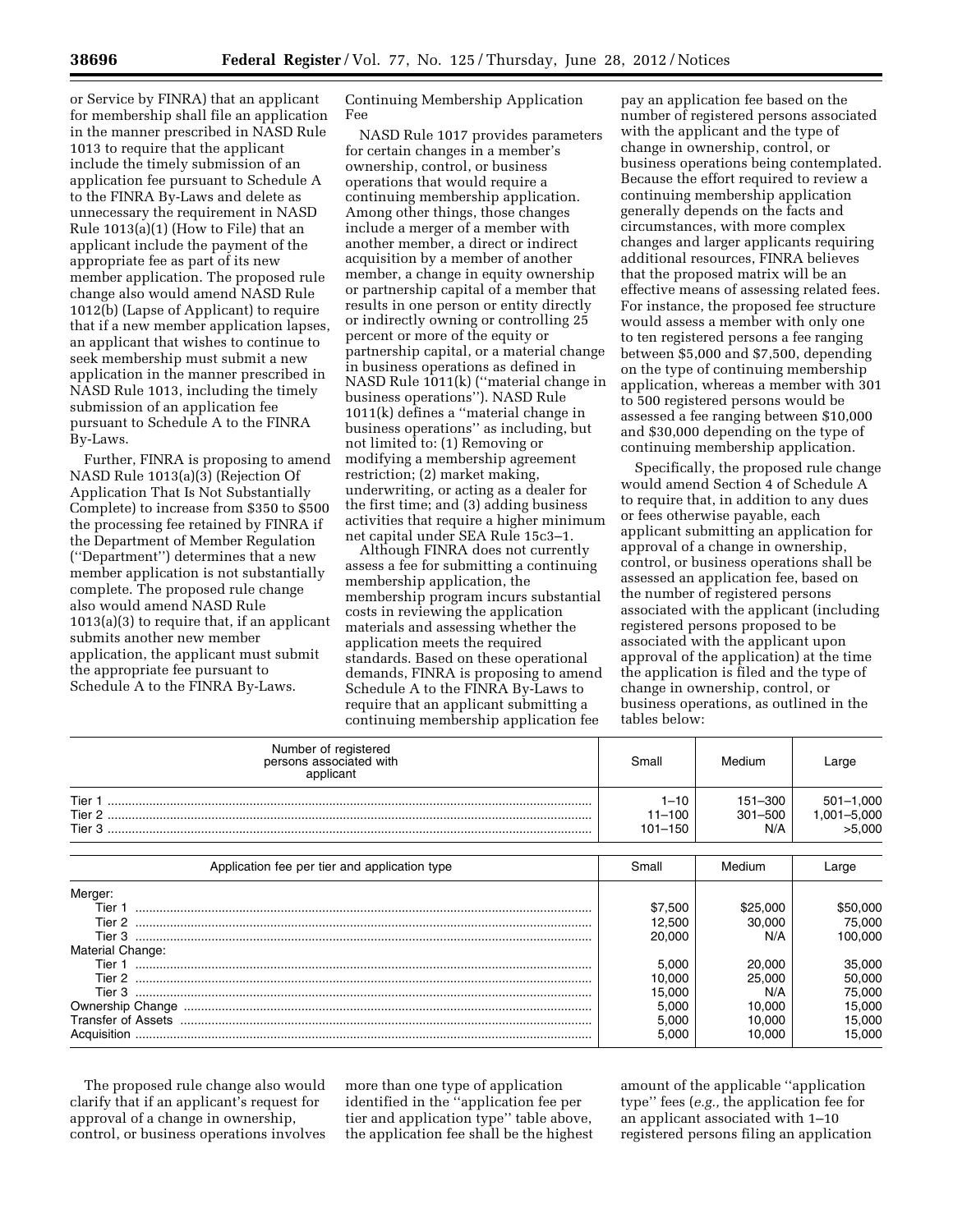involving a merger and material change would be \$7,500).

Additionally, the proposed rule change would make conforming changes to NASD Rule 1012. Specifically, the proposed change would amend NASD Rule 1012(a) (Filing by Applicant or Service by FINRA) to require that applicant seeking approval of a change in ownership, control, or business operations pursuant to NASD Rule 1017 must include the timely submission of an application fee pursuant to Schedule A to the FINRA By-Laws. The proposed rule change also would amend NASD Rule 1012(b) (Lapse of Application) to require that, if a continuing membership application lapses, an applicant that wishes to continue to seek membership or approval of a change in ownership, control, or business operations must submit a new application in the manner prescribed in NASD Rule 1017, including the timely submission of an application fee pursuant to Schedule A to the FINRA By-Laws.

Finally, FINRA is proposing to amend NASD Rule 1017(d) (Rejection Of Application That Is Not Substantially Complete) to provide that, if the Department determines that a continuing membership application is not substantially complete, the Department shall, among other things, refund the application fee, less \$500, which shall be retained by FINRA as a processing fee. The proposed rule change also would amend NASD Rule 1013(a)(3) to require that, if an applicant submits another continuing membership application, the applicant must submit the appropriate fee pursuant to Schedule A to the FINRA By-Laws.

#### Implementation

FINRA has filed the proposed rule change for immediate effectiveness. FINRA is proposing that the implementation date for the fees assessed in Schedule A to the FINRA By-Laws, Section 4(e) (the new member application fee) and new Section 4(i) (the continuing membership application fee), and the corresponding amendments to NASD Rules 1012, 1013, and 1017, will be July 23, 2012. FINRA will announce the implementation date for the fees assessed in Schedule A to the FINRA By-Laws, Section 4(a) (branch office annual registration fee (and related waiver)), which will be on or after January 1, 2013, in a *Regulatory Notice* or similar communication.

### 2. Statutory Basis

FINRA believes that the proposed rule change is consistent with the provisions

of Section  $15A(b)(5)$  of the Act,<sup>8</sup> which requires, among other things, that FINRA rules provide for the equitable allocation of reasonable dues, fees and other charges among members and issuers and other persons using any facility or system that FINRA operates or controls. FINRA believes that the proposed fees are reasonable based on the nature and scope of the Membership Department's examination program and application review processes and the related costs of maintaining the program. The proposed fees also contribute to the general funding of FINRA's overall regulatory program and serve to ensure that FINRA is sufficiently capitalized to meet its regulatory responsibilities. FINRA also believes that the proposed fees are equitably allocated among members and applicants for membership as they are assessed based on the size of the member or applicant, and in the case of the continuing membership application fee, also on the type of continuing membership application being filed.

## *B. Self-Regulatory Organization's Statement on Burden on Competition*

FINRA does not believe that the proposed rule change will result in any burden on competition that is not necessary or appropriate in furtherance of the purposes of the Act.

*C. Self-Regulatory Organization's Statement on Comments on the Proposed Rule Change Received From Members, Participants, or Others* 

Written comments were neither solicited nor received.

### **III. Date of Effectiveness of the Proposed Rule Change and Timing for Commission Action**

The foregoing rule change has become effective pursuant to Section 19(b)(3)(A) of the Act<sup>9</sup> and paragraph (f)(2) of Rule 19b–4 thereunder.10 At any time within 60 days of the filing of the proposed rule change, the Commission summarily may temporarily suspend such rule change if it appears to the Commission that such action is necessary or appropriate in the public interest, for the protection of investors, or otherwise in furtherance of the purposes of the Act. If the Commission takes such action, the Commission shall institute proceedings to determine whether the proposed rule should be approved or disapproved. [sic]

#### **IV. Solicitation of Comments**

Interested persons are invited to submit written data, views, and arguments concerning the foregoing, including whether the proposed rule change is consistent with the Act. Comments may be submitted by any of the following methods:

## *Electronic Comments*

• Use the Commission's Internet comment form (*[http://www.sec.gov/](http://www.sec.gov/rules/sro.shtml)  [rules/sro.shtml](http://www.sec.gov/rules/sro.shtml)*); or

• Send an email to *[rule](mailto:rule-comments@sec.gov)[comments@sec.gov](mailto:rule-comments@sec.gov)*. Please include File Number SR–FINRA–2012–031 on the subject line.

#### *Paper Comments*

• Send paper comments in triplicate to Elizabeth M. Murphy, Secretary, Securities and Exchange Commission, 100 F Street NE., Washington, DC 20549–1090.

All submissions should refer to File Number SR–FINRA–2012–031. This file number should be included on the subject line if email is used.

To help the Commission process and review your comments more efficiently, please use only one method. The Commission will post all comments on the Commission's Internet Web site (*<http://www.sec.gov/rules/sro.shtml>*). Copies of the submission, all subsequent amendments, all written statements with respect to the proposed rule change that are filed with the Commission, and all written communications relating to the proposed rule change between the Commission and any person, other than those that may be withheld from the public in accordance with the provisions of 5 U.S.C. 552, will be available for Web site viewing and printing in the Commission's Public Reference Room on official business days between the hours of 10:00 a.m. and 3:00 p.m. Copies of such filing also will be available for inspection and copying at the principal offices of FINRA. All comments received will be posted without change; the Commission does not edit personal identifying information from submissions. You should submit only information that you wish to make available publicly. All submissions should refer to File Number SR–FINRA–2012–031, and should be submitted on or before July 19, 2012.

<sup>8</sup> 15 U.S.C. 78*o*–3(b)(5).

<sup>9</sup> 15 U.S.C. 78s(b)(3)(A).

<sup>10</sup> 17 CFR 240.19b–4(f)(2).